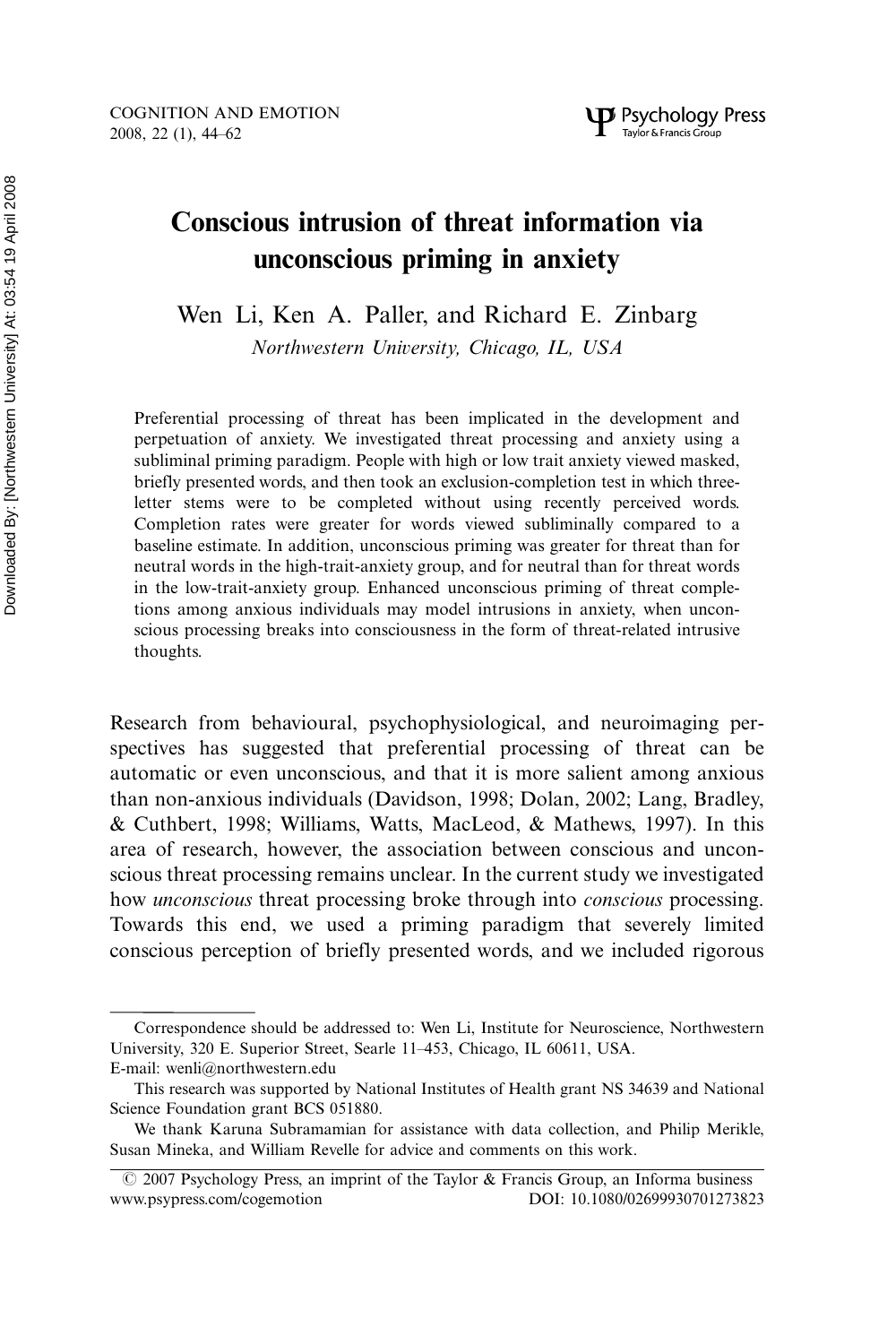monitoring to assure that the meanings of these words, were only processed subliminally.

Automatic processing of threat information may have critical implications for the development and maintenance of anxiety (McNally, 1995; Williams et al., 1997). Panic attacks, obsessions, worries, and so forth, can seem to occur involuntarily. While there are multiple types of automatic processing (Bargh, 1989; McNally, 1995), unconscious processing of threat is a type of automatic processing that is especially relevant to the core symptoms of pathological anxiety. Unconscious processing of threat may contribute to the experience of what is perceived as free-floating anxiety in generalised anxiety disorder (Mathews & MacLeod, 1986), and may be responsible for panic attacks that occur without awareness of threat. An anxiety patient, for instance, may experience a spontaneous panic attack following the unconscious processing of certain bodily sensations such as a palpitation (Clark, 1988). Empirical studies using methods such as subliminal emotional Stroop (e.g., MacLeod & Hagan, 1992; Mogg, Bradley, Williams, & Mathews, 1993) and subliminal dot probe tasks (e.g., Luecken, Tartaro, & Appelhans, 2004) have now provided evidence that supports this notion of enhanced unconscious threat processing in anxiety (see Mathews & MacLeod, 2005; Williams et al., 1997, for reviews).

Intrusive thoughts may also arise due to unconscious signals of threat, which could emerge in the form of excessive worries and obsessions, as well as a general perception of uncontrollable anxiety, part of the core phenomenology of anxiety disorders (Borkovec, Shadick, & Hopkins, 1991; Craske, Rapee, Jackel, & Barlow, 1989). A key question thus becomes whether unconscious threat processing may break into conscious awareness and lead to anxious intrusions. Previous studies using divided attention (e.g., dichotic listening) suggested that threat words in the unattended channel could ''intrude'' into conscious awareness and be reported (e.g., Burgess, Jones, Robertson, Radcliffe, & Emerson, 1981; Foa & McNally, 1986). However, such a phenomenon may not truly reflect unconscious threat processing. In a divided attention paradigm, the possibility of a momentary attentional shift to the unattended channel (Holender, 1986; McNally, 1995) implies that threat processing may not be unconscious in these circumstances (Nielson & Sarason, 1981). Indeed, this intrusion effect could be eliminated if momentary attentional shifts to the unattended channel were strictly inhibited (Trandel & McNally, 1987).

To examine whether unconsciously perceived threat information can insidiously influence conscious experience, we used subliminal priming methods with backward-masked primes (Balota, 1983; Marcel, 1983). Subliminal priming can provide a useful way of investigating unconscious processing, in that performance can be systematically altered as a result of prior experience (Schacter, 1987). In particular, a large literature on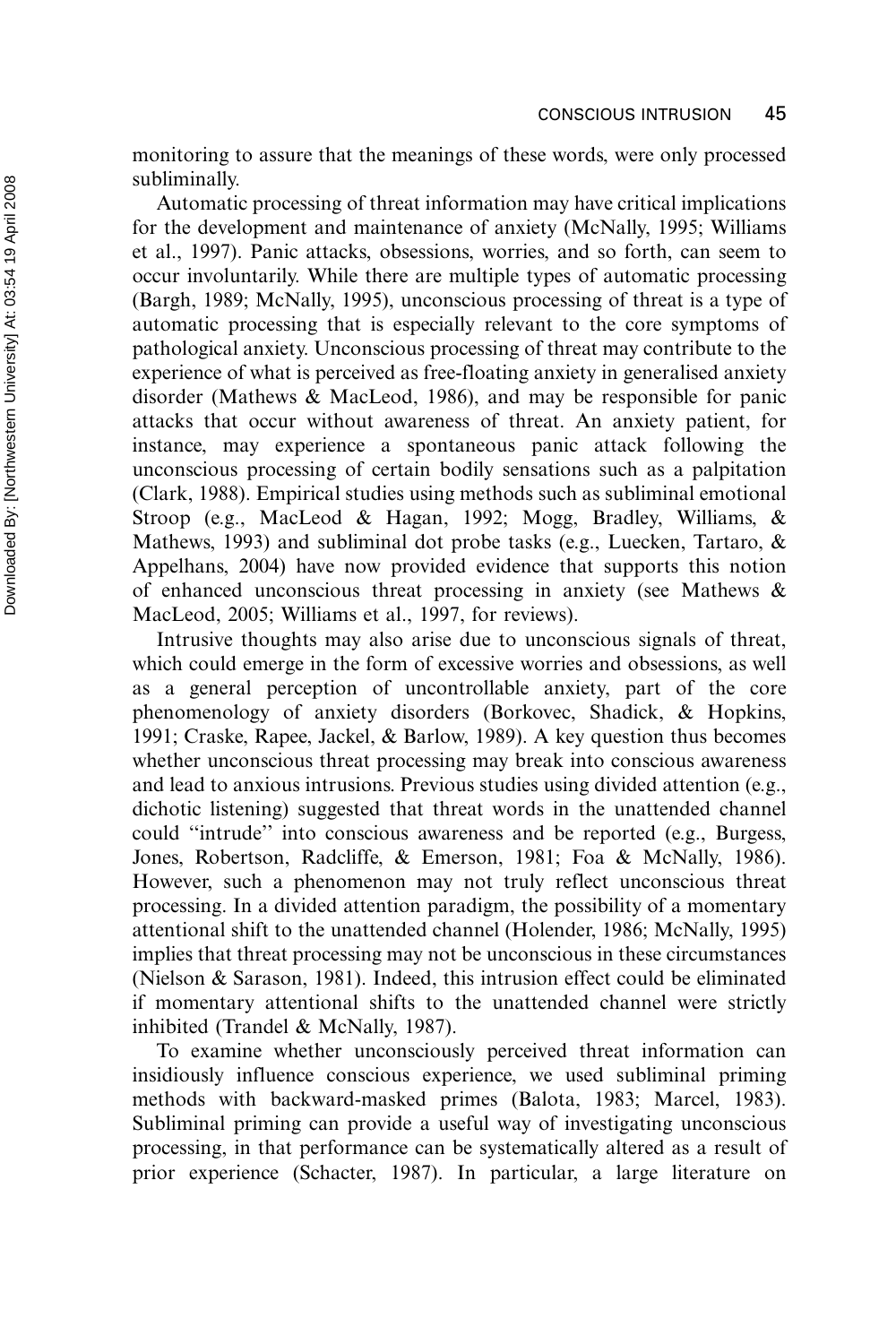subliminal affective priming has shown that unconscious information can modify conscious behaviour in an affect-consistent manner (see Fazio, 2001, for a review). However, investigations of this effect in the context of individual differences in self-reported anxiety are uncommon. A few priming studies that did take anxiety into account did not address the issue of conscious intrusions in anxiety (Bradley, Mogg, & Williams, 1994; Dannlowski et al., 2006; Hermans, Spruyt, De Houwer, & Eelen, 2003).

Thus, in the current investigation we applied a novel paradigm that allowed for a direct assessment of whether subliminally presented information breaks into conscious experience as a tentative model of anxious intrusion. We used a stem-completion task in which participants were asked to complete three-letter stems with the first word to come to mind. Each stem corresponded to a word previously presented subliminally. Half of these were threat words and half were neutral words. Importantly, participants were instructed not to give as a completion any word presented prior to the mask.

Prior studies of threat-relevant priming in anxiety were recently reviewed by Coles and Heimberg (2002). Forty percent of these studies found significantly greater priming to threat than neutral information as a function of anxiety. For example, patients with panic disorder, but not healthy controls, produced more completions with studied threat than neutral words (Cloitre, Shear, Cancienne, & Zeitlin, 1994). However, these studies did not concern stimuli processed without conscious awareness, and so the results are not directly relevant to the question posed here.

A stem-completion test with subliminal presentation and exclusion instructions similar to that in the present study was used independently by Wikström, Lundh, and Westerlund (2003). However, their results failed to demonstrate significant priming for subliminal words or a significant influence of word valence and trait anxiety on priming. Importantly, each word was presented only once. Perhaps a single subliminal word presentation is insufficient to yield reliable priming (Kamiya, Tajika, & Takahashi, 1994). Subliminal words presented ten times did yield significant priming in a task requiring speeded categorisation of words as fruits or vegetables (Beauregard, Benhamou, Laurent, & Chertkow, 1999). One other notable aspect of the Wikström study was that presentation duration was based on visual threshold assessed only at the beginning of the experiment, and so it is possible that some words were visible later in the experiment, resulting in exclusion of these words and reduced priming overall. Although designed prior to the publication of the Wikström results, our paradigm differed in two potentially critical ways. First, we presented the same set of subliminal words multiple times in an emotional Stroop task a few minutes prior to the stem-completion test. Second, we assessed awareness of the brief word presentations after the emotional Stroop task was completed, which was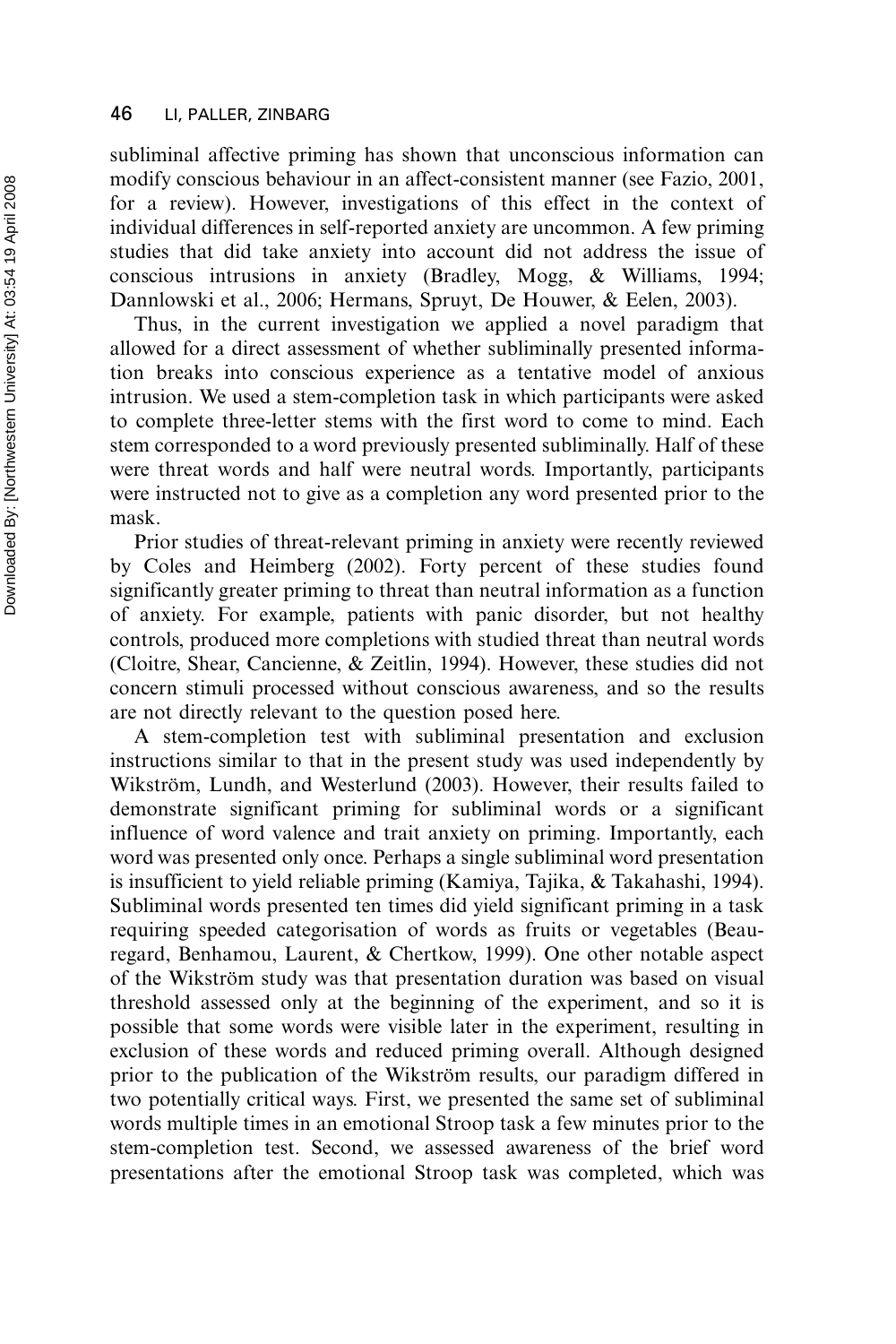immediately prior to the stem-completion test, and we excluded data from seven participants for whom word identification was supraliminal. The dividing line between word awareness and unawareness can have different meanings depending on how awareness is assessed. In the present experiment we use the terms subliminal and unconscious to refer to word processing when (1) words were presented below the perceptual threshold for identification measured for each participant; and (2) participants denied seeing these words throughout the experiment based on trial-by-trial assessments.

To summarise, we investigated the extent to which unconscious processing influenced stem-completion priming, thus indicating that the primed information was consciously experienced. Priming in this paradigm is substantiated by an increment in completion above baseline rates and is expected for both threat and neutral words, even though participants are told to exclude those words. We tested healthy participants who were categorised as high or low in their general proneness to anxiety. Given the assumption that trait anxiety (TA) can impact threat processing (Mathews & MacLeod, 1994; Williams et al., 1997), we predicted a bias to threat in subliminal priming that would be greater in high-TA participants than in low-TA participants. We reasoned that increased production of threat words as a result of unconscious threat priming could shed light on some of the underlying mechanisms responsible for the experience of anxiety as a function of unconscious processing of threat.

#### METHOD

#### **Participants**

Right-handed native English speakers were selected from 160 college students based on scores on the Behaviour Inhibition Scale (BIS; Carver & White, 1994), which is described in detail below. The sample consisted of 40 students  $(57\%$  female, age range  $17-24$ ), including 19 students with the highest scores (top 12%, BIS scores ranged from 23 to 28) and 21 students with the lowest scores (bottom 13%, BIS scores ranged from 7 to 16). Participants gave informed consent and received class credit.

The BIS was completed again 5–8 weeks after the initial assessment (at the beginning of the experiment). Scores from the two assessments were averaged, so that state anxiety and other sources of measurement error (visa`-vis trait anxiety) would tend to be averaged out, yielding a better measure of trait anxiety (see details below). We also analysed data using only the second BIS scores and obtained findings compatible with those reported (available upon request).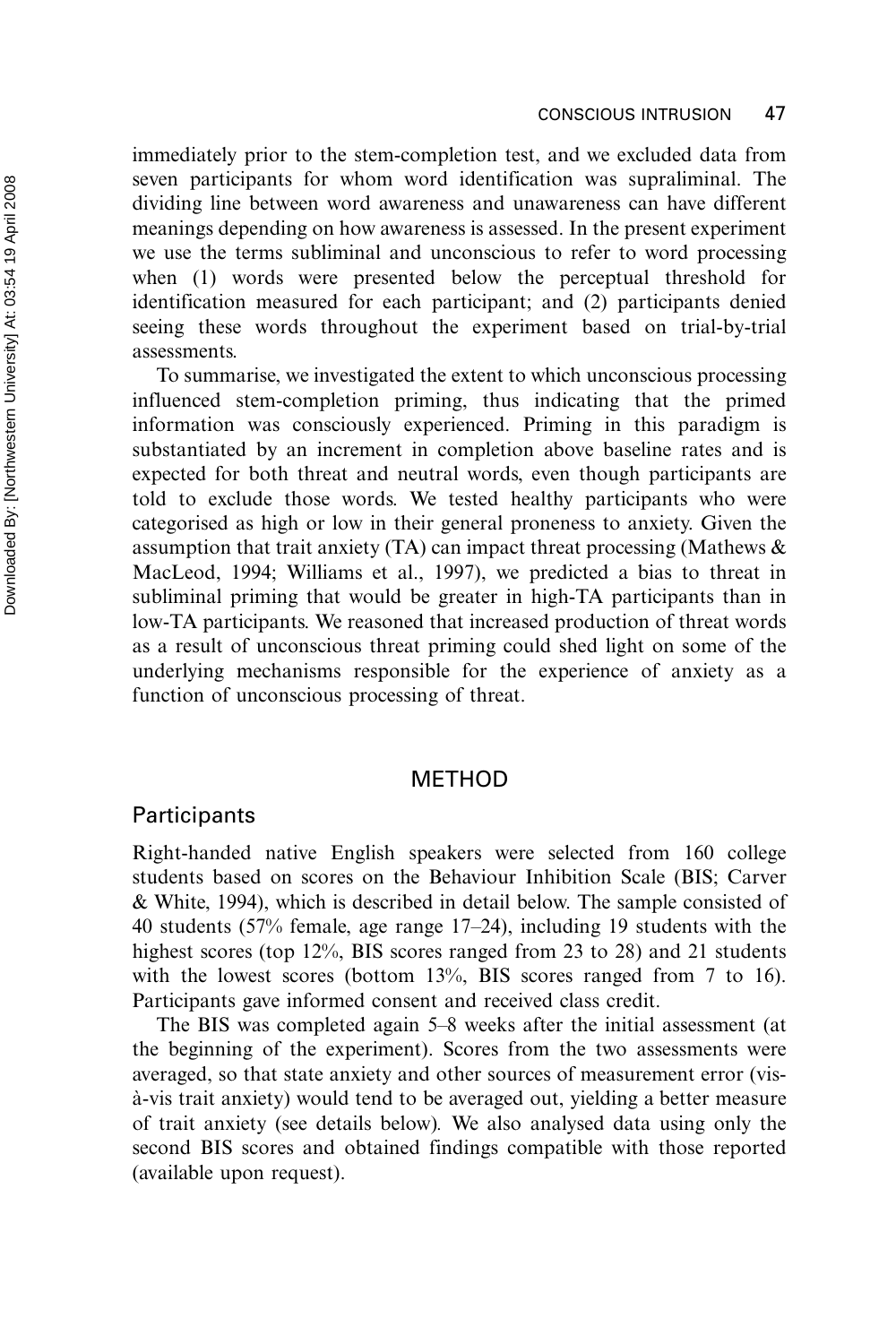As part of the procedure, described below, we obtained a report on each participant's conscious awareness of each subliminal word. During this awareness check, three high- and four low-TA participants identified one or more words, who were then excluded from analysis. Awareness of stimuli and BIS scores were not significantly correlated,  $r = .12$ ,  $p > .05$ . Two other participants did not complete the stem-completion task due to lack of time. Ultimately, 15 participants formed the high-TA group and 16 the low-TA group. BIS scores in the high-TA group ranged from 17.5 to 26.0 ( $M = 22.9$ ,  $SD = 2.1$ ), and in the low-TA group ranged from 8.5 to 15.5 ( $M = 12.8$ ,  $SD = 2.0$ ,  $t = 13.71$ ,  $p < .001$ .

#### Behavioural Inhibition Scale

The BIS consists of seven items (e.g., "I worry about making mistakes"; ''Criticism or scolding hurts quite a bit'') rated on a 4-point scale ranging from very little (1) to very much (4). The BIS has adequate reliability, with estimates of .74 for the alpha coefficient and .66 for the eight-week test retest reliability (Carver & White, 1994). Here, these indices also indicated satisfactory reliability; alpha coefficients for first and second assessments were .83 and .85, and test-retest reliability between the two assessments was  $.80, p < .001.$ 

The choice of BIS as the measure of TA in this study stemmed from assertions made by Carver and White (1994) and Fowles (1987) that, when measuring TA, one should consider the distinction between sensitivity of the anxiety system and a person's typical or average anxiety level. They note that scales such as the State–Trait Anxiety Inventory (STAI; Spielberger, 1983) and the Manifest Anxiety Scale (MAS; Taylor, 1953) tap average anxiety level (e.g., ''I feel calm''; ''I am jittery'') and argued that they might thus be problematic. For instance, people with high anxiety vulnerability may learn to avoid anxiety-provoking situations more readily than others and consequently experience relatively little anxiety on a daily basis. The BIS was designed to assess anxious responses to threatening situations instead of general affective tone.

Indeed, the BIS has been shown to have stronger predictive validity for changes in anxiety in the face of physical and social threat while being moderately correlated with the STAI and the MAS, with rs ranging from .45 to .58 (Carver & White, 1994; Zinbarg & Mohlman, 1998). Among large samples of psychiatric patients  $(N>1800)$ , convergent and discriminant validity of the BIS as a measure of trait anxiety was demonstrated by data showing that BIS was correlated most strongly with measures of neighbouring personality constructs (e.g., neuroticism) as opposed to measures of concurrent anxiety (Campbell-Sills, Liverant, & Brown, 2004; Johnson, Turner, & Iwata, 2003). Most pertinent to the purpose of the current study,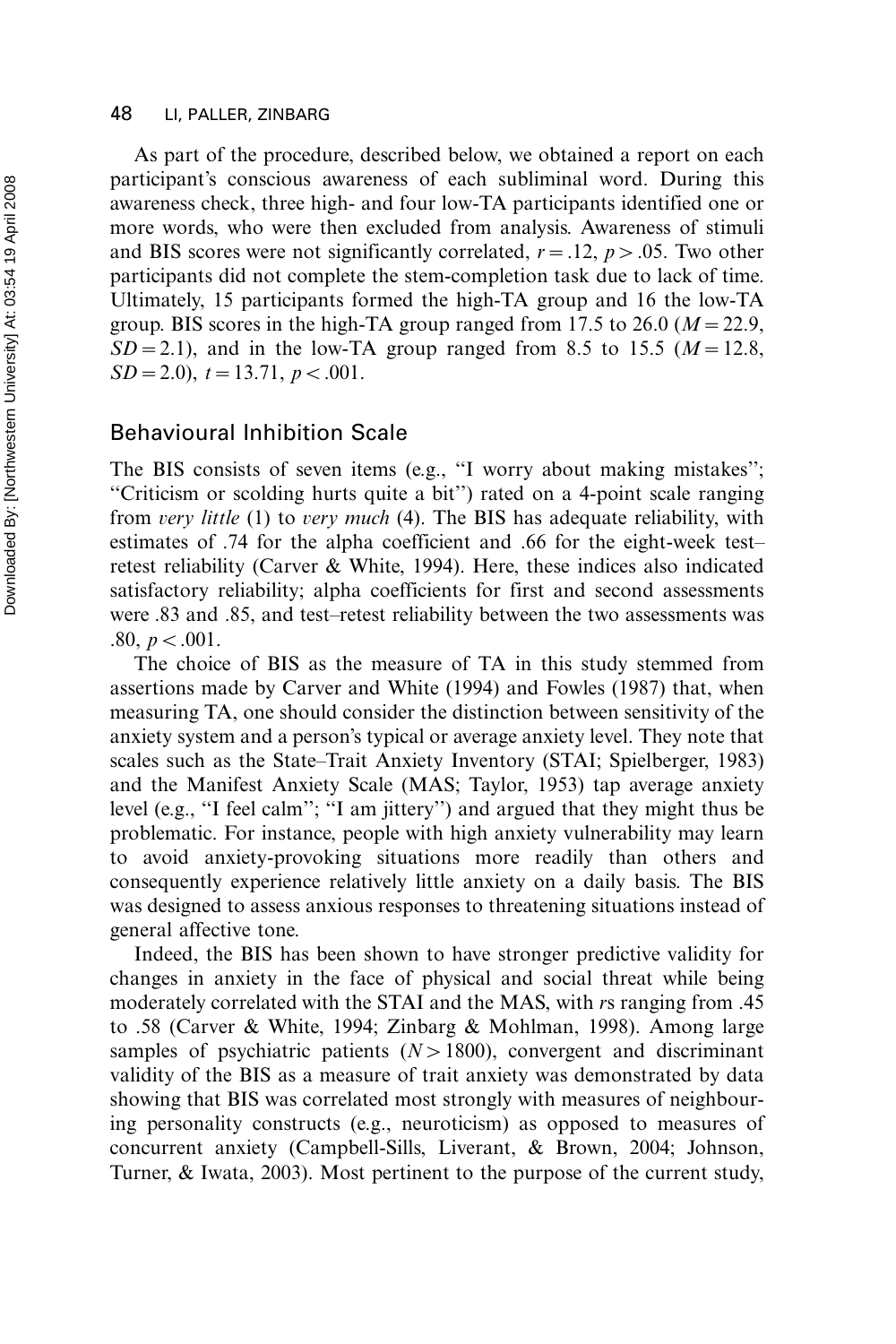the BIS was predictive of enhanced processing of negative information, as assessed by affective ratings of positive, negative, and neutral words, and by free recall of those words, with equivalent or greater validity in comparison to the STAI (Gomez & Gomez, 2002). The BIS was also predictive of the formation of aversive expectancies to threat cues with greater validity than the STAI (Zinbarg & Mohlman, 1998).

## Stimuli

Neutral words (190) and threat words (160) were collected from several sources (Bradley & Mathews, 1983; Mathews, Mogg, May, & Eysenck, 1989; http://www.psy.uwa.edu.au/user/labs/cogemo/atrain.htm). Twelve different undergraduates rated the affective valence of these words on a scale of 1 (extremely negative) to 9 (extremely positive). The mean valence rating was 5.09 for the 48 selected neutral words and 2.72 for the 48 selected threat words (valence ratings were not acquired from the experiment participants). Words contained five to ten letters (threat and neutral words were matched for length at 6.73 and 6.79 letters, respectively). Threat and neutral word frequencies (Johansson & Hofland, 1989) were also matched (means were 21.78 and 24.00 occurrences per million, respectively). Each of the 96 words had a unique stem that could be completed by at least one alternative word with a higher frequency than the test word. These words were divided into three 32-word sets, each with an equal number of threat and neutral words (as listed in the Appendix). The sets were matched for word frequency, word length, and affective valence.

## Procedure

Each participant sat in a dimly lit, sound-attenuated chamber facing a CRT monitor 140 centimetres away. The experimenter and the participant communicated over an intercom. Words were presented on the monitor and subtended an average horizontal visual angle of 1.4 degrees. The mask, #&&##&&,<sup>1</sup> was presented with a horizontal visual angle of 2.2 degrees. In the emotional Stroop task and awareness check, one word set was presented subliminally, one supraliminally, and the third not presented so corresponding stems could be used to assess baseline completion. Subliminal, supraliminal, and baseline trials were presented in a random order. Assignment of word set to condition (subliminal, supraliminal or baseline) was counterbalanced across subjects.

<sup>1</sup> This type of mask may not provide maximal restrictions on conscious processing, but it was effective in most participants in the present study, and was comparable to those used in related studies (Beauregard et al., 1999; Wikström et al., 2003). Whether a different type of mask would produce the same patterns of unconscious priming is unknown.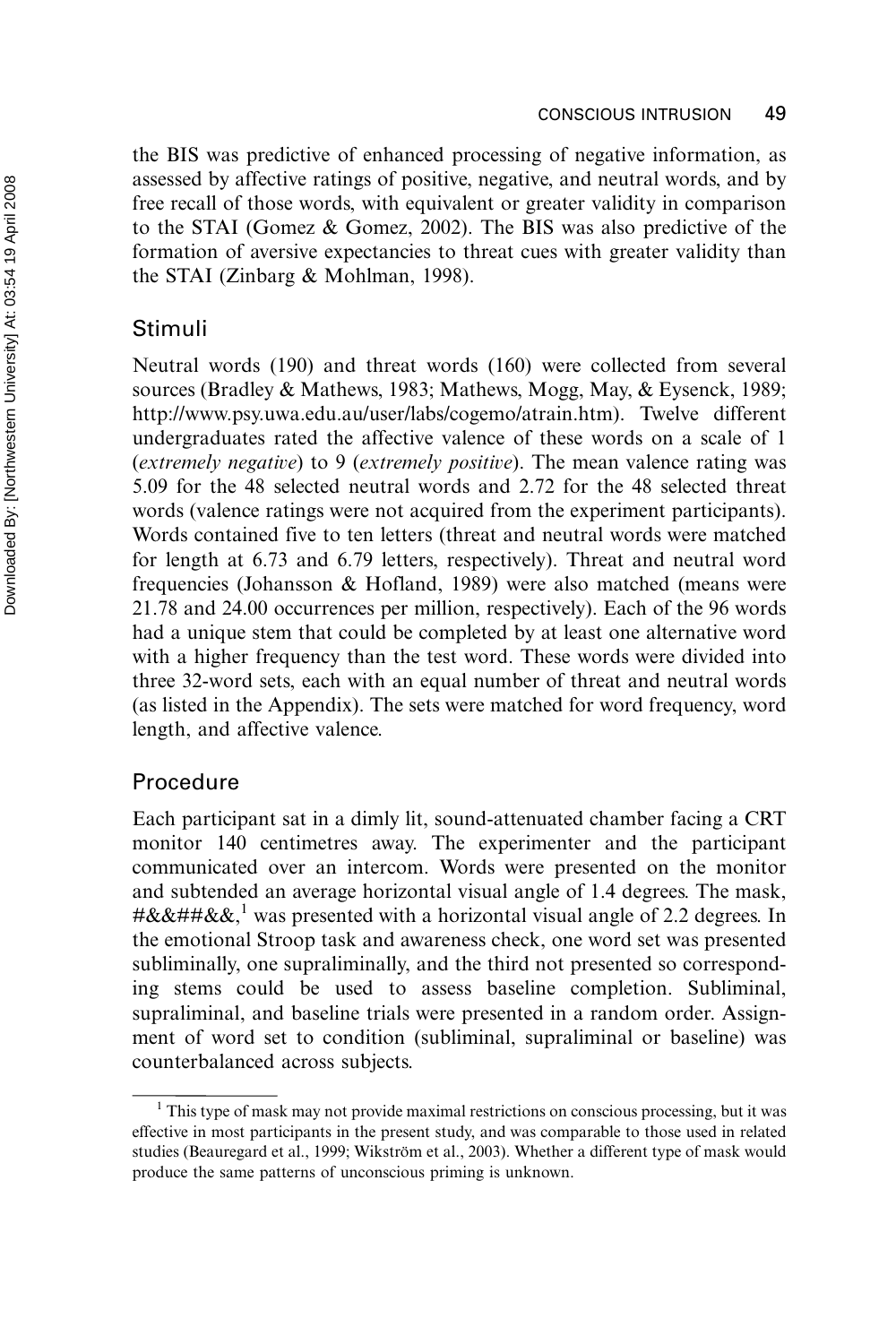#### Perceptual threshold determination

First, each individual's perceptual threshold was assessed to determine the exposure duration for subliminal trials in subsequent tasks. Each word was presented very briefly and rapidly replaced by a mask of symbols  $(\# \&\&\# \&\&\)$ . These words included six threat words (hatred, scare, bleed, ashamed, hazard, conflict) and six neutral words (variable, fetch, radar, enlarge, marble, ballot), and were not used again in the experiment. Participants were instructed to identify the presented word on every trial, and if they did not know the word they were required to guess. A word was first presented for 8.3 ms and replaced by the mask for 410 ms, followed by a fixation cross for 2500 ms. If the participant was unable to report the correct word at this exposure duration, it was presented again at an SOA (stimulus onset asynchrony) of 16.6 ms, and if he or she could still not identify the word, the SOA was increased to 25.0 ms, and so forth, with exposure duration increasing in steps of 8.3 ms, until the word was identified. This procedure was repeated for each word.

The perceptual threshold was defined as the lowest threshold (shortest SOA) among the thresholds for the 12 words. The average threshold across all participants was  $46.5 \text{ ms } (SD = 10.9)$ . Threshold did not vary reliably with TA status ( $F<1$ ,  $p>1$ ). To restrict conscious awareness, a belowthreshold SOA was selected for subliminal trials as follows: (a) 25 ms for participants with a threshold from 33.341.7 ms (none were lower), or (b) 30 ms for participants with a threshold above 41.7 ms. Two screen refresh rates, 100 Hz and 120 Hz, were used to allow for these SOAs. Among the final group of 31 participants, SOA was set to 25 ms for 14 (6 high- and 8 low-TA participants), and to 30 ms for 17 (9 high- and 8 low-TA participants). We note the SOAs here were longer than those used in some previous studies (e.g., 14 ms or 17 ms), in part because we determined the SOAs based on visual thresholds via verbal report of word identification (Marcel, 1983), rather than choosing some arbitrary SOAs and later validating unawareness on measures like lexical decision accuracy (Williams et al., 1997).

Finally, we obtained a threshold pooled across the 6 threat words and one across 6 neutral words for each subject and submitted them into a repeated measures ANOVA, Word Type (threat vs. neutral)  $\times$  Group (low vs. high TA). We found these thresholds did not vary reliably with affective valence, TA group, or the interaction between the two  $(Fs<1, ps>1)$ . Of course, power of these analyses could be attenuated by the small sample sizes, which might contribute to null effects.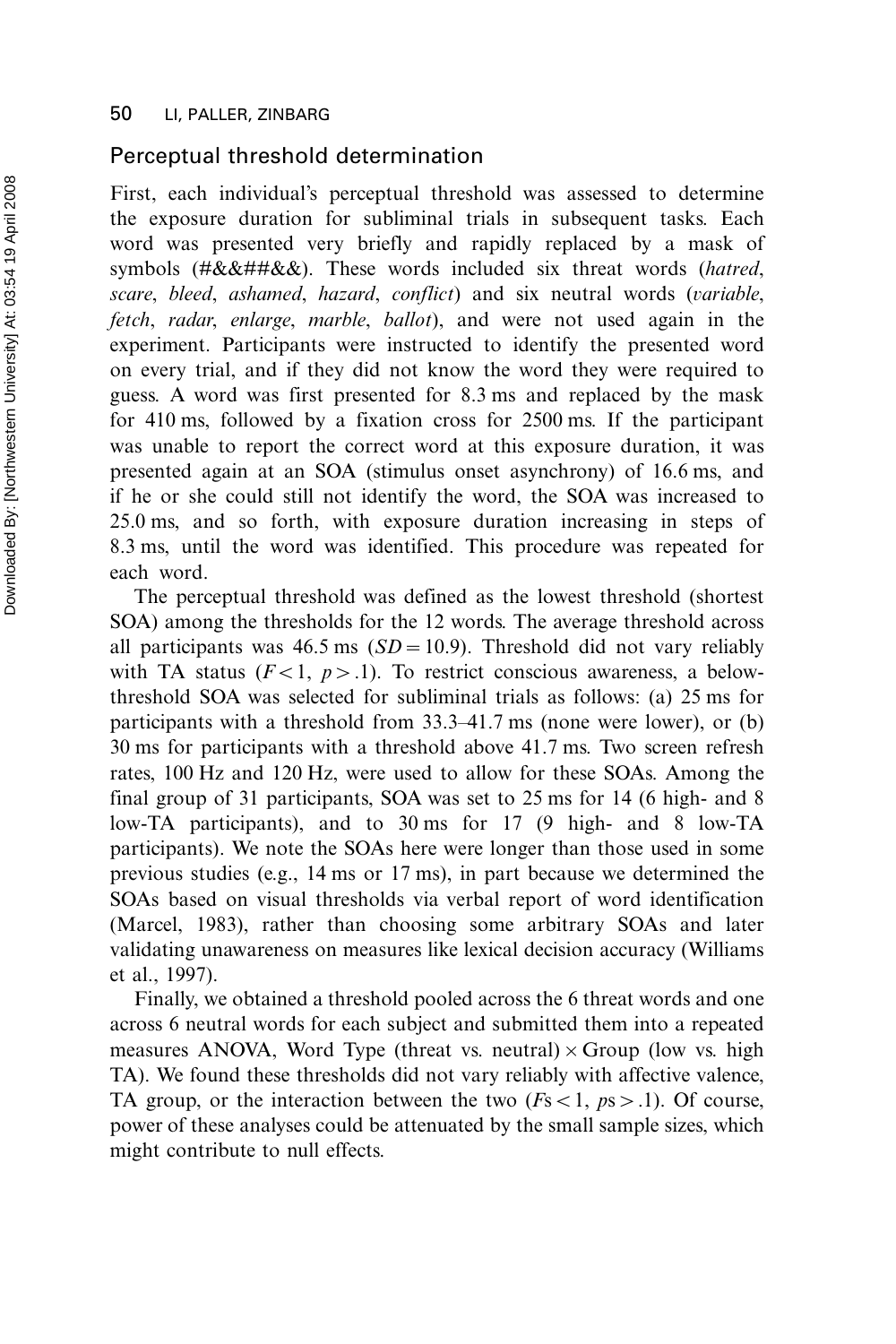#### Emotional Stroop task

This task served to provide exposure to sets of threat and neutral words (these words were critical words in the subsequent stem-completion task, described below). In addition, data were acquired for another study (Li, Zinbarg, & Paller, in press), which required three conditions: subliminal, supraliminal, and symbol. Words in subliminal and supraliminal conditions were presented six or seven times each in one of three colours (yellow, blue, or green). In the subliminal condition, a word was presented briefly followed 25 or 30 ms later by the mask in the same colour for 408.3 or 410 ms (this number is rounded to 410 henceforth). This 25- or 30-ms SOA included two refresh cycles of word presentation and one refresh cycle of a fixation cross alone (Figure 1). In the supraliminal condition, a coloured word appeared for 410 ms. In the ''symbol'' condition, a coloured mask appeared for 410 ms. On each trial, participants made a speeded three-choice discrimination response to indicate stimulus colour. Brain electric potentials during the emotional Stroop task were recorded, and analyses of these findings are reported in another paper (Li et al., in press).

#### Stem-completion task with awareness check

In this phase of the experiment, awareness of words was assessed and priming was measured, using the same 32 subliminal and 32 supraliminal words that were presented previously. Trial-by-trial assessment of awareness of words was important because thresholds may have changed due to adaptation and word repetition during the emotional Stroop task.

Three types of trials, subliminal, supraliminal, and baseline, were administrated as illustrated in Figure 1. Each trial began with a word and/ or a mask using the same timing, word lists, colours, and font parameters as in the emotional Stroop task. Following the question (''What's the word?''), participants either attempted to report the word or said ''no''. They were strongly encouraged to guess even if they had a very unclear perception of the word. Absence of conscious awareness was operationally defined as failure to report any masked words. If a participant ever correctly reported a word in the subliminal condition (as happened for seven subjects), data from all trials were excluded. Words given with an added suffix of  $-s$ ,  $-ed$ , or  $-ing$ were counted as correct (e.g., feathers, wounded, suffering). The same criterion also applied to scoring stem completions.<sup>2</sup>

A matching three-letter stem in the same font and colour as the corresponding word was presented following each awareness check. In baseline trials, the stem matched a word from the otherwise unused set.

 $2$  We also analysed stem-completion data without counting inflected forms as completions, and results were essentially identical. Results of the re-analysis are available upon request.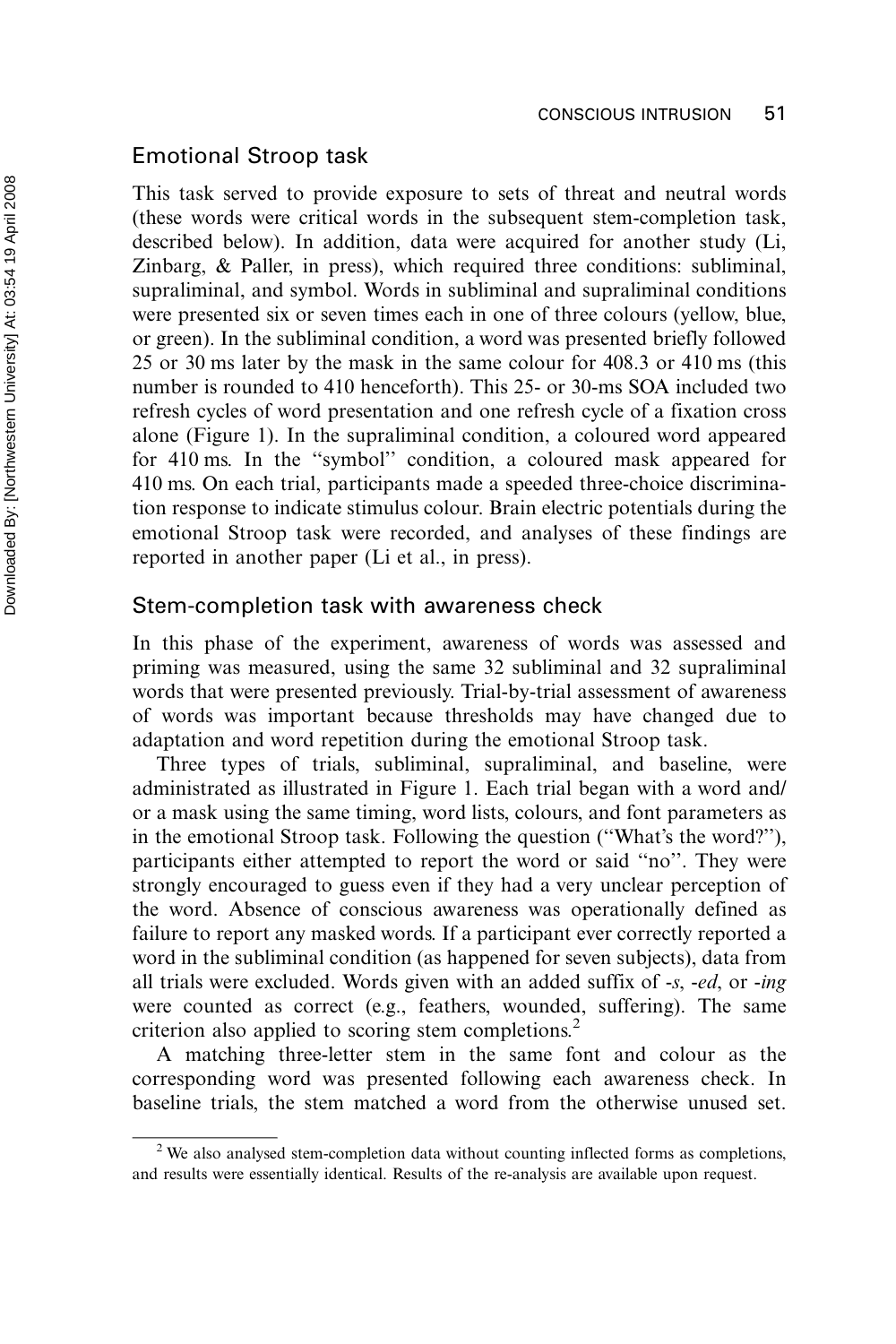

Figure 1. Experimental procedure for the stem-completion task. Examples of subliminal, supraliminal, and baseline conditions with words "tumour," "divert," and "reject" as critical completions, respectively.

Participants were instructed to complete the stem to the first word to come to mind by adding at least two letters while excluding any word just seen. Given the possibility that the stem led to conscious awareness of the word, the instruction to exclude the word when producing a completion provided a further safeguard against contamination by conscious perception of a word.

## RESULTS

The logic for this study is based on the assumption that subliminal word perception can elicit unconscious processing and result in an increased likelihood of using that word in the stem-completion task. Thus, we first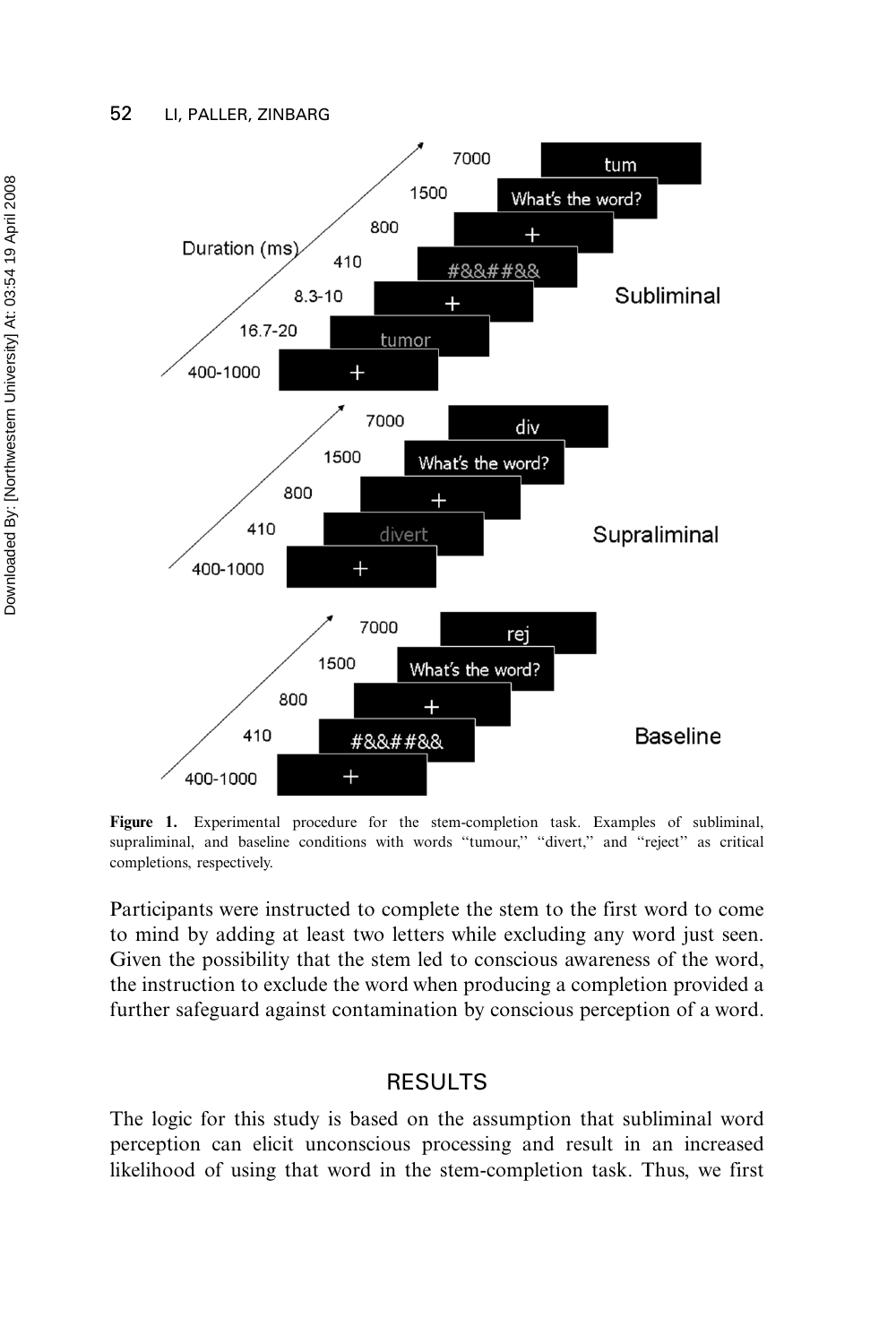

Figure 2. Completion rates (percentage of critical words produced) in the stem-completion task for subliminal words (dark bars) and baseline words (light bars). Dashed line shows average baseline completion rate. Unconscious priming is indexed by a significant increase in completion rate for subliminal versus baseline conditions. Error bars denote standard error of the mean within each condition.

examined whether there was an overall priming effect for subliminal words. Unconscious processing was confirmed by a significant priming effect in the form of higher completion rates for subliminal words compared to baseline words, when collapsed across word valence and TA groups,  $t(30) = 2.51$ ,  $p = .02$ . The mean completion rates were 13.2% (SD = 8.9%) and 7.4% (6.8%) for baseline threat and neutral words, respectively, and 17.1% (10.9%) and 13.9% (8.8%) for subliminal threat and neutral words, respectively.

We then tested the hypothesised interaction between TA and word valence on priming. Figure 2 summarises completion rates for threat and neutral words in subliminal and baseline conditions for high- and low-TA groups. Priming difference scores were computed by subtracting completion rates for baseline words from completion rates for subliminal words. A twoway ANOVA showed that word valence and TA group interactively influenced these difference scores,  $F(1, 29) = 10.18$ ,  $p = .001$ , whereas neither factor independently affected difference scores  $(ps > .1)^3$  In the high-TA group, priming difference scores were significantly greater for threat than for neutral words,  $t(14) = 2.28$ ,  $p = .04$ . In the low-TA group, in contrast, priming difference scores were significantly greater for neutral than for threat words,  $t(15) = 2.38$ ,  $p = .03$ .

<sup>&</sup>lt;sup>3</sup> We also analysed trait anxiety as a continuous variable. Consistent with ANOVA results, unconscious threat processing (threat-minus-neutral priming score) was positively correlated with trait anxiety  $(r = .47, p < .01)$ .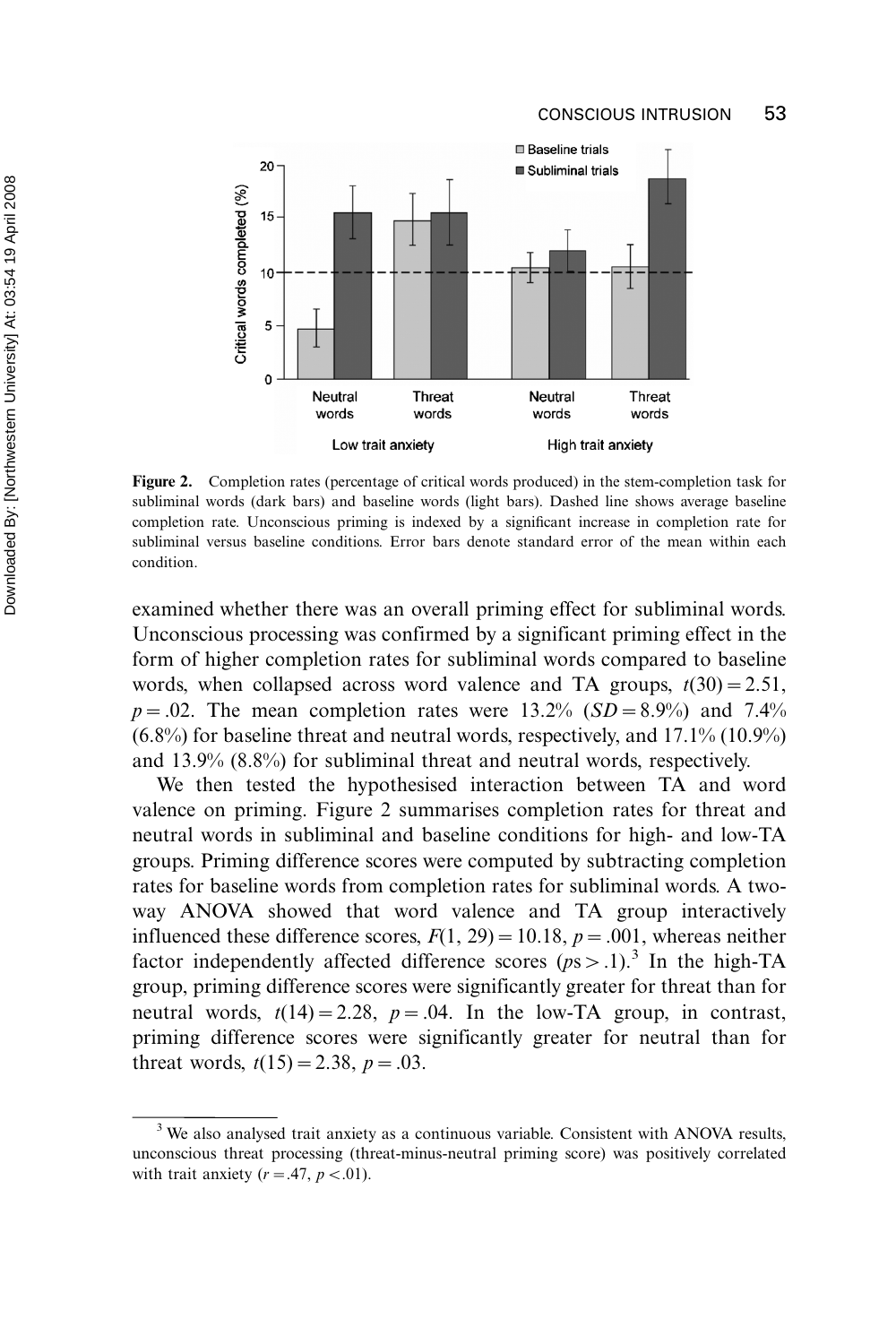An interaction between word valence and TA was also observed on baseline completion rates,  $F(1, 29) = 7.87$ ,  $p = .009$ . This interaction resulted from greater baseline completion rates for threat words than neutral words,  $t(15) = 4.62$ ,  $p = .0003$ , in the low-TA group, whereas baseline completion rates were virtually identical for threat words and neutral words in the high-TA group,  $t(14) = .00$ .

Because data from seven participants were excluded based on the awareness-check procedure, counterbalancing for word sets was no longer even in the final sample. However, assignment of word set to condition did not affect priming either independently or interactively with word valence and TA ( $ps > 0.1$ ), and results remained essentially identical with word set used as a covariate.

The supraliminal condition provided evidence that participants were successful in implementing the exclusion instruction. Every word in the supraliminal condition was correctly reported at the awareness check. In addition, completions of corresponding stems indicated 99.1% accuracy in excluding supraliminal words. That is, participants produced the supraliminal word in stem completion in only 9 of 992 trials (presumably because they failed to think of another suitable completion).

#### **DISCUSSION**

Stem-completion performance provided evidence of unconscious processing giving rise to conscious processing; subliminal primes were produced as completions at a rate significantly higher than the baseline rate, and participants were undoubtedly aware of the words they produced. Importantly, subliminal priming was interactively influenced by participants' general proneness to anxiety and the affective valence of the words. Greater priming for threat than neutral words was observed in the high-TA group, whereas greater priming for neutral than threat words was observed in the low-TA group. These findings could be argued to model intrusions of threat information as a consequence of unconscious processing of threat among anxious individuals.

To ensure that words in the subliminal condition were indeed subliminal, three procedural measures were taken. First, an SOA at least 8.3 ms below each participant's individually assessed threshold was applied in the subliminal condition. Second, before priming was assessed, an awarenesscheck procedure was stringently applied to ensure that words in the subliminal condition did not become visible after word repetition and possible adaptation during the emotional Stroop task. Third, the exclusion procedure functioned to prevent any word that became conscious either before or after the three-letter stem appeared from being given as a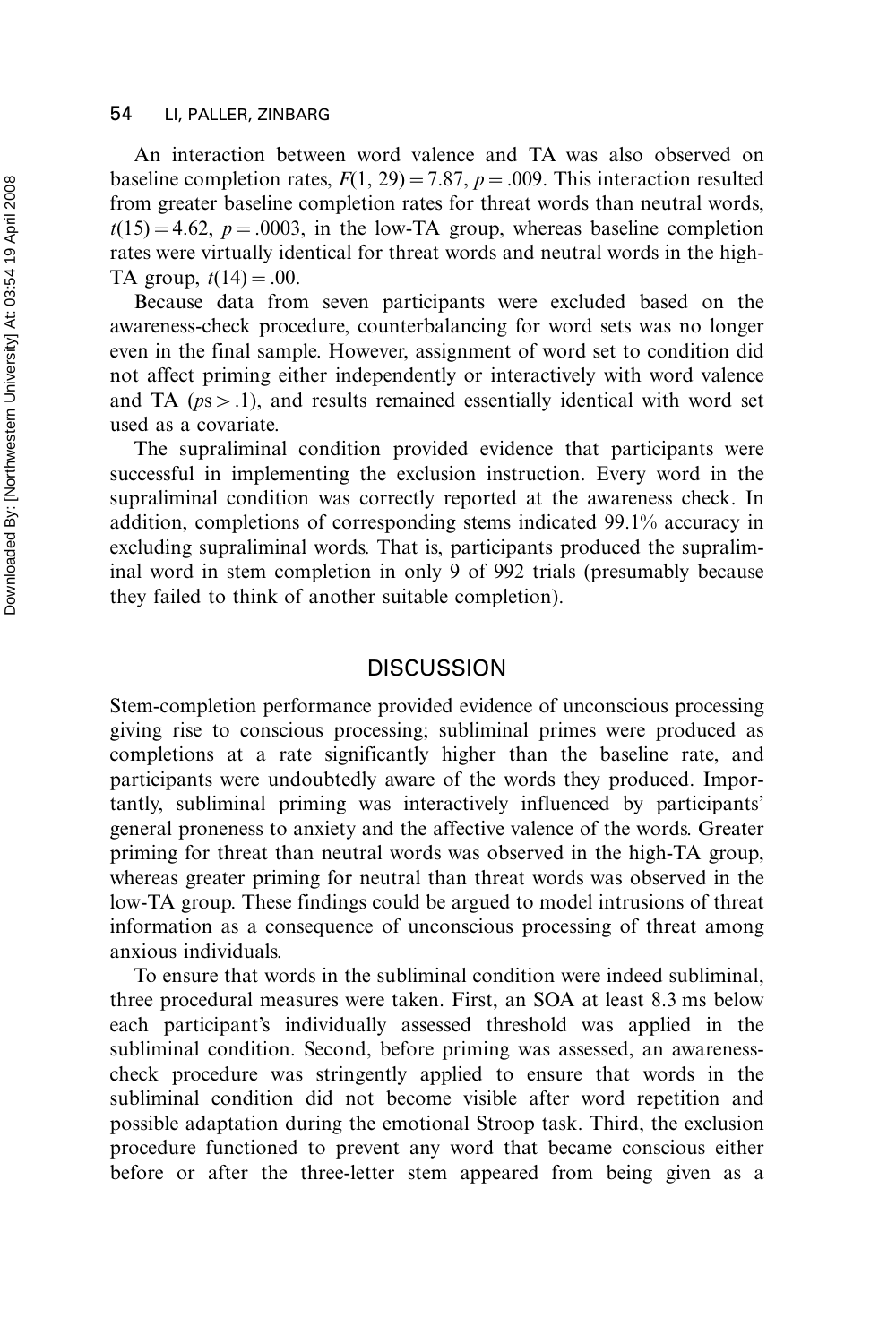completion. Successful exclusion of supraliminal words indicated that participants were able to avoid using consciously perceived words as completions. Their systematic failures to exclude subliminal words thus should be attributed to a lack of awareness of those words rather than to a breakdown in inhibition. By asking participants to describe their experiences on subliminal trials, we were able to use so-called subjective measures of conscious experience, as previously advocated for confirming unconscious processing (Mayer & Merckelbach, 1999; Merikle, Smilek, & Eastwood, 2001). Above-baseline completion performance on subliminal trials can therefore be regarded as a valid indication of priming due to unconscious processing of specific lexical or semantic knowledge.

Intriguingly, baseline completion was also influenced interactively by TA and affective valence. As expected, participants occasionally completed a baseline stem to the corresponding word, even though that critical word had not been presented. Low-TA individuals produced more baseline threat words than baseline neutral words, whereas high-TA individuals produced baseline threat and neutral words at equivalent rates. Enhanced memory for emotional items among normal individuals is well established (Dolan, 2002). Thus, facilitated access to emotional items from the participant's lexicon and/or a bias due to the regular presentation of threat words in the supraliminal condition may thus account for more frequent baseline completion of threat than neutral words among low-TA individuals. In contrast, a strategic tendency among high-TA individuals to avoid responses with negative meanings (Williams et al., 1997) may have counteracted preferential access to threat words and resulted in comparable baseline frequencies for threat and neutral words. These speculations, however, require further empirical validation.

Note that the observed interaction of valence and TA on priming pertained to the influence of previous presentation on completion rates for critical words over baseline levels. Given the strong valence effect on baseline stem completion in the low-TA group, one might question whether the priming of neutral words but not threat words in this group only emerged due to a ceiling effect. That is, perhaps the completion rate for subliminal threat words failed to increase from its baseline because the baseline rate (14.8%) was too close to some maximal stem-completion rate. This possibility seems unlikely in the face of a numerically higher (albeit nonsignificantly higher) completion rate for subliminal threat words in the high-TA group (18.8%). Furthermore, the priming effect on neutral words in the low-TA group accords with emerging evidence from cognitive neuroscience research in non-anxious individuals showing that subliminal neutral information can evoke greater brain responses than subliminal threat information (Etkin et al., 2004; Li et al., in press).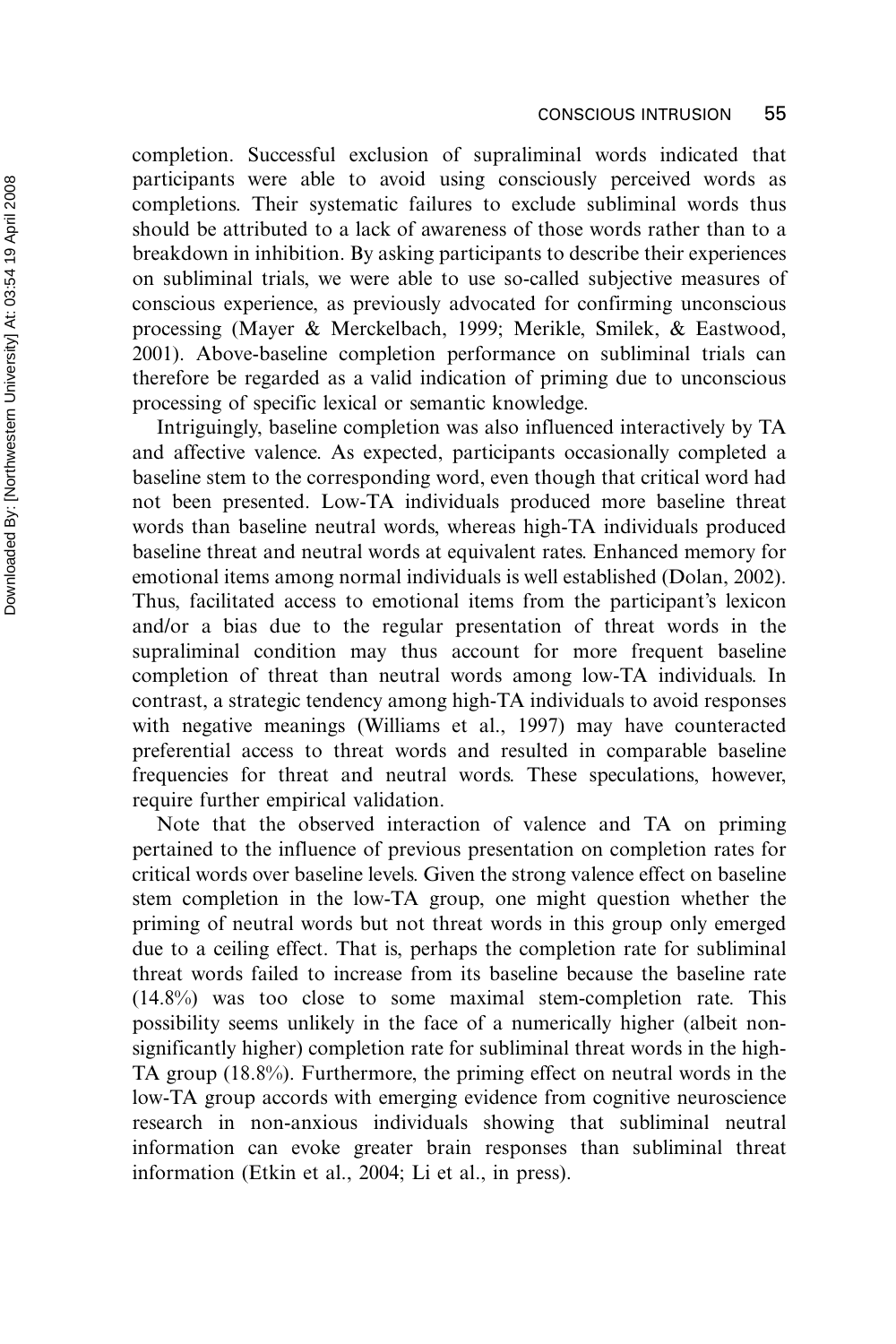Behavioural evidence for unconscious priming in the present experiment relied on backward masking, a powerful method for blocking conscious perception that results in a substantial reduction in the amount and duration of neuronal firing in visual cortex (Dehaene et al., 2001; Macknik & Livingstone, 1998; Rolls, 2004). We speculate that a route via the subcortical colliculo-pulvinar-amygdala pathway may still have been effectively activated by subliminal stimuli (Morris & Dolan, 2001; Whalen et al., 1998), and perhaps exaggerated by anxiety (Etkin et al., 2004; Mathews, Yiend, & Lawrence, 2004; Rauch et al., 2000; Stein, Goldin, Sareen, Zorrilla, & Brown, 2002). An intriguing prediction is that subliminal threat words may yield greater amygdala activation among anxious than among non-anxious individuals, which then may augment weak activation of association visual cortex from the cortical geniculostriate route. We speculate that threatrelated meaning representations may sometimes receive slight activation during the course of a day. A fleeting perception of a word like "cancer", normally imperceptible, may activate threat-related processing in an anxious individual, and break through into consciousness as a worrying thought about cancer.

Priming could have been produced by a perceptual bias whereby high-TA participants were inordinately influenced by subliminal threat. Alternatively, subliminal threat processing might have been equivalent in the two groups, but there was a bias to threat processing in the high-TA group at the time of stem completion. Notably, this bias to threat at retrieval would have to relate to the influence of subliminally presented primes rather than merely to retrieving words from the lexicon, given that the baseline condition did not produce the same patterns of completion. In short, the influence of TA on priming could reflect group differences in subliminal perception, or in the use of that subliminally encountered information during stem-completion, or both.

A limitation concerns the failure to match within-set semantic relatedness among threat words and neutral words; threat words were all semantically related to a common concept (threat), whereas neutral words did not come from a unifying semantic category. This categorical influence might have led to enhanced priming for threat words compared to neutral words. However, there was no overall enhancement of priming for threat words, suggesting that this confound is insignificant in the current study and thus does not detract from the validity of the central findings of threat-related processing differences between high- and low-TA individuals.

It might also be argued that our exclusion instructions, intended to model the tendency for people to try to keep intrusive ideas from coming to mind, might have had just the opposite effect. That is, perhaps these instructions caused participants to try very hard to imagine or recall what the previously presented word could have been, in order to be able to avoid that word.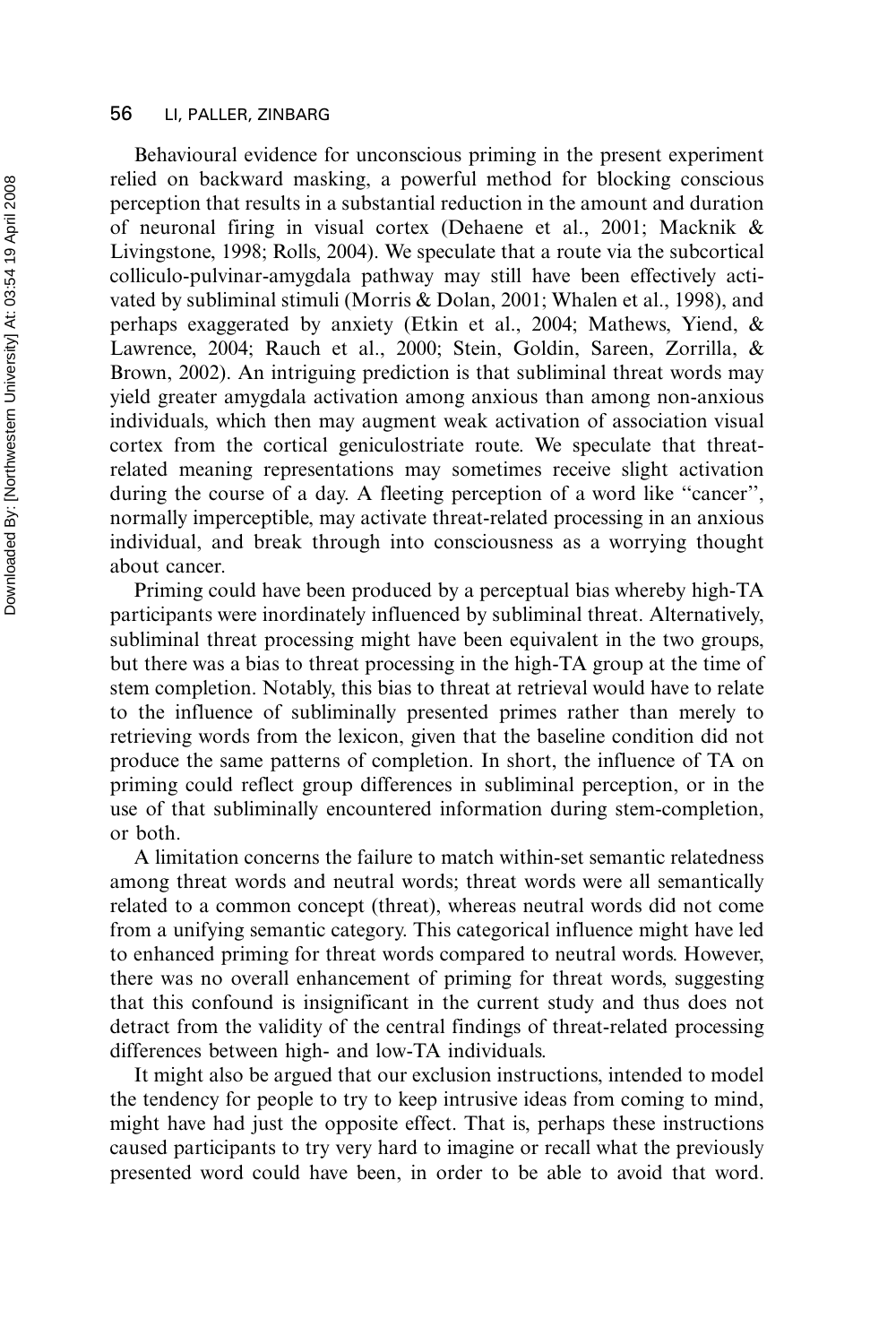Indeed, the leading model of thought suppression—Wegner's (1994) ironic processes model—posits that the paradoxical effects of thought suppression that are observed under some conditions are due to activation of the very representation that one is trying to suppress (to monitor success of the suppression process). However, although the "ironic monitoring process" is hypothesised to be subconscious, the Wegner model explicitly incorporates only the case in which the individual is conscious of the target of suppression. Moreover, the conditions usually thought of as being necessary to produce paradoxical effects of suppression\*high concurrent load or stress—were not present in the current investigation. Finally, the results reported above clearly show that rebound effects did not occur in the supraliminal condition, as exclusion failure occurred only 0.9% of the time. Therefore, it is unlikely that paradoxical thought rebound was involved in this study.

One outstanding question is whether the exclusion instructions might have enhanced the priming effects in the subliminal condition. Given that we did not manipulate the presence versus absence of this instruction, we certainly cannot rule out this possibility, and a replication including such a manipulation is necessary to answer this question. It is worth noting, however, that if such a study did reveal that the exclusion instructions enhanced the priming effects in the subliminal condition, the results would force a reformulation of our current models of suppression. That is, as noted above, whereas the leading model in this area does incorporate a subconscious process in its account of suppression, the initial decision to suppress is seen as being fully conscious (Wegner, 1994). If exclusion instructions do enhance the subliminal priming effects observed here, it would suggest the fascinating possibility that not only is the ironic monitoring process subconscious but that one could even initiate suppression of a specific representation prior to becoming conscious of it.

Finally, although we described valid reasons for choosing the BIS to assess the construct of trait anxiety and we are not aware of any published critiques refuting the superiority of the approach to measuring trait anxiety embodied by the BIS, there are likely to be different opinions within the field on the best approach. Future studies including other widely used trait anxiety scales and scales tapping certain related personality traits and emotion states (e.g., neuroticism and state anxiety) would be useful as they would have the potential to provide either convergent evidence or evidence regarding the incremental validity of the alternative measures for the effects obtained here.

In summary, stem-completion rates for critical words were increased after those same words appeared under conditions that severely restricted conscious word perception, and participants were instructed not to produce those words. When a word is perceived subliminally, there is apparently an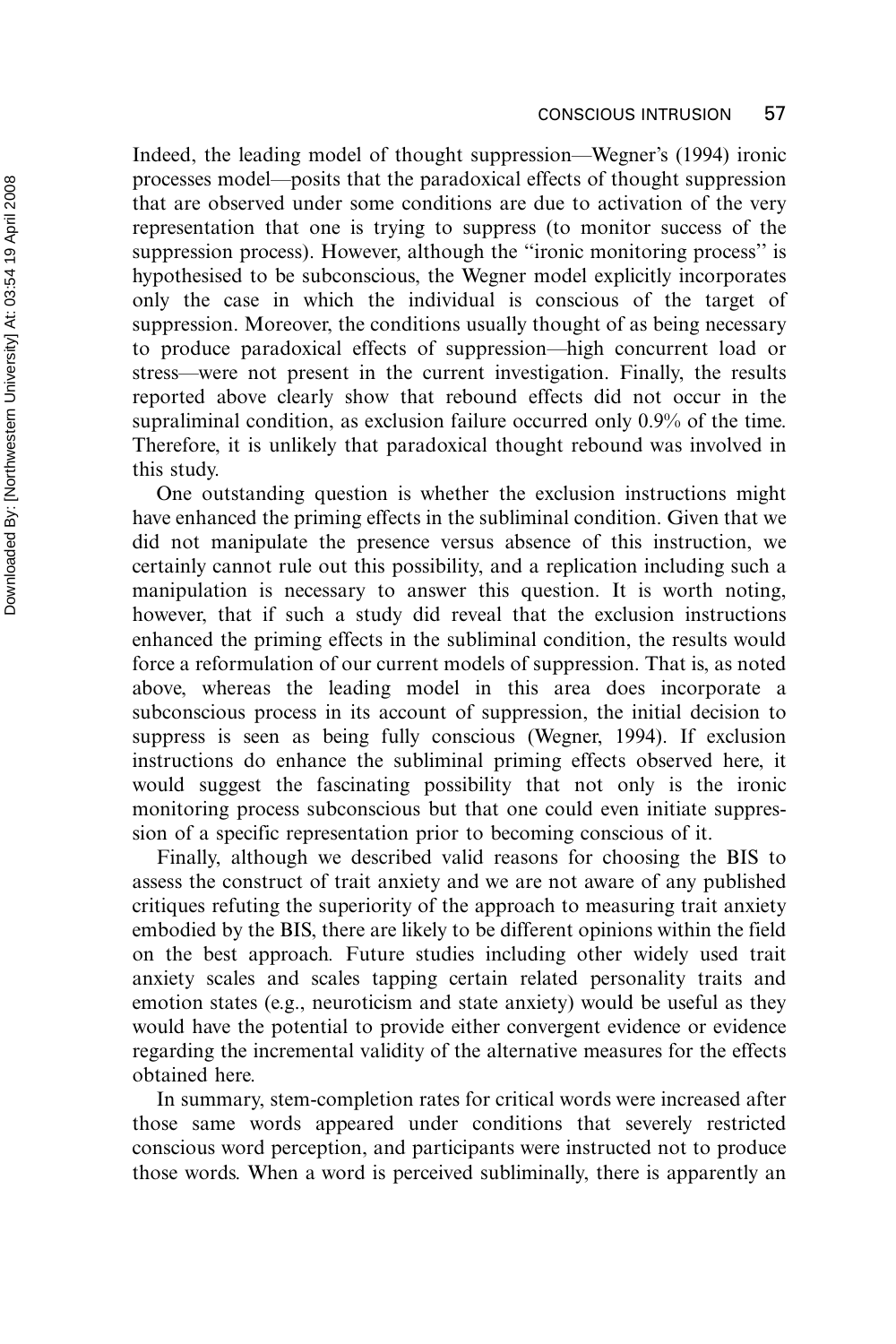increased tendency to produce that word a moment later, and thus to consciously apprehend that word. Importantly, this subliminal priming was greater for threat words than for neutral words among high-TA individuals. In contrast, the opposite pattern was observed among low-TA individuals, which is in accordance with previous evidence for threat avoidance among such individuals (MacLeod & Mathews, 1988; Mathews & Mackintosh, 1998). These observations may shed light on unconscious influences on intrusive worries and obsessions in anxiety. The findings support the notion that unconscious processing of threat among highly anxious individuals tends to break through into consciousness. A scenario whereby unconscious threat processing among highly anxious individuals leads directly to anxious thoughts may constitute an important mechanism responsible for the development and maintenance of anxiety.

> Manuscript received 20 March 2006 Revised manuscript received 25 January 2007 Manuscript accepted 29 January 2007 First published online 2 July 2007

### REFERENCES

- Balota, D. A. (1983). Automatic semantic activation and episodic memory encoding. Journal of Verbal Learning & Verbal Behavior, 22, 88-104.
- Bargh, J. A. (1989). Conditional automaticity: Varieties of automatic influence in social perception and cognition. In J. S. Uleman & J. A. Bargh (Eds.), Unintended thoughts (pp. 3-51). New York: Guilford Press.
- Beauregard, M., Benhamou, J., Laurent, C., & Chertkow, H. (1999). Word priming without awareness: A new approach to circumvent explicit memory contamination. Brain and Cognition, 39, 149-169.
- Borkovec, T. D., Shadick, R., & Hopkins, M. (1991). The nature of normal and pathological worry. In R. M. Rapee & D. H. Barlow (Eds.), Chronic anxiety, generalized anxiety disorder, and mixed anxiety depression (pp. 29-51). New York: Guilford Press.
- Bradley, P., & Mathews, A. (1983). Negative self-schemata in clinical depression. British Journal of Clinical Psychology, 22, 173-181.
- Bradley, P., Mogg, K., & Williams, R. (1994). Implicit and explicit memory for emotional information in non-clinical subjects. Behaviour Research and Therapy, 32, 65-78.
- Burgess, I. S., Jones, L. M., Robertson, S. A., Radcliffe, W. N., & Emerson, E. (1981). The degree of control exerted by phobic and nonphobic verbal stimuli over the recognition behaviour of phobic and nonphobic subjects. Behaviour Research and Therapy, 19, 233-243.
- Campbell-Sills, L., Liverant, G., & Brown, T. A. (2004). Psychometric evaluation of the behavioral inhibition/behavioral activation scales in a large sample of outpatients with anxiety and mood disorders. *Psychological Assessment*, 16, 244–254.
- Carver, C. S., & White, T. L. (1994). Behavioral inhibition, behavioral activation, and affective responses to impending reward and punishment: The BIS/BAS scales. Journal of Personality and Social Psychology, 67, 319-333.
- Clark, D. M. (1988). A cognitive model of panic attacks. In S. Rachman & J. D. Maser (Eds.), Panic: Psychological perspectives (pp. 71-90). NJ: Lawrence Erlbaum Associates, Inc.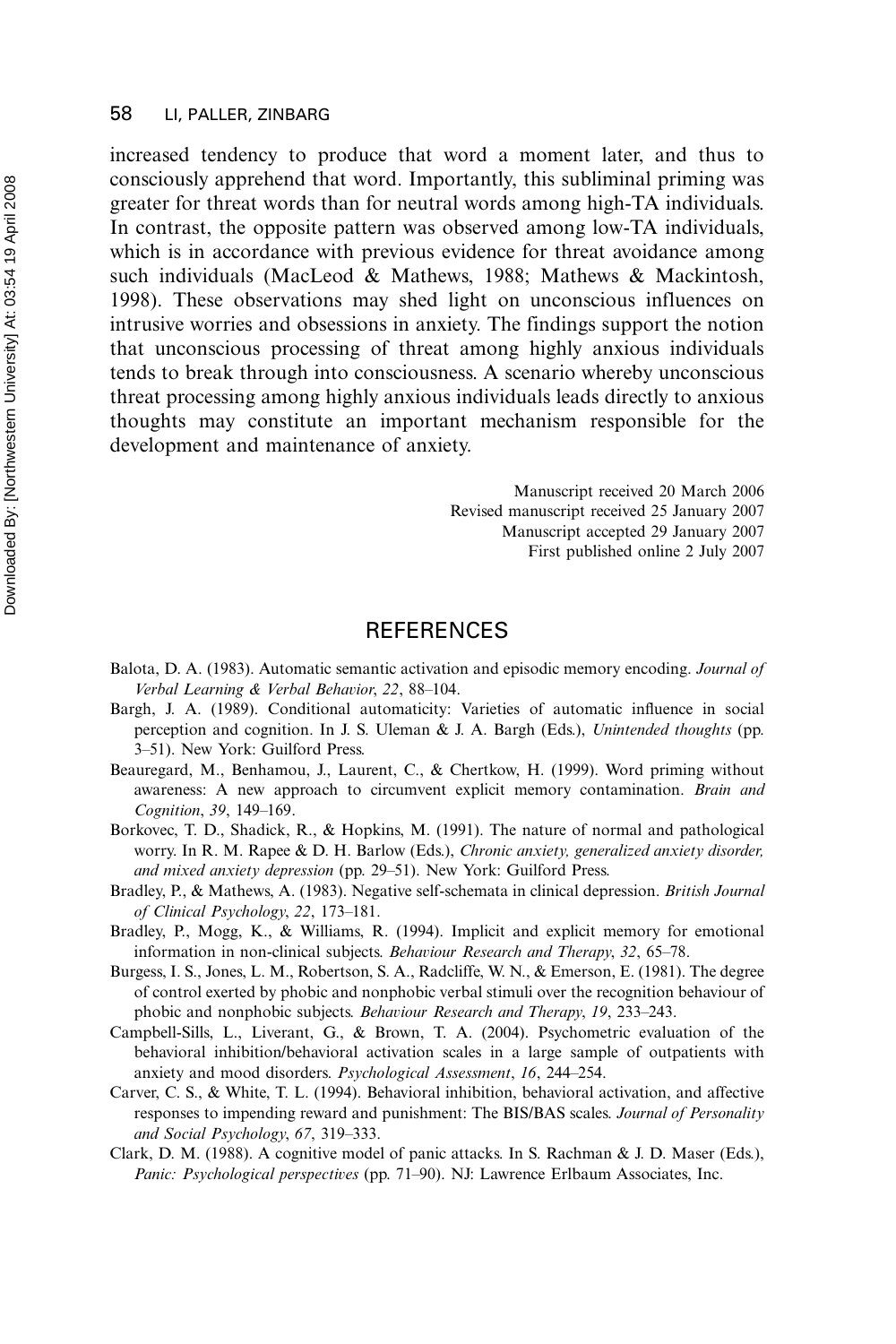- Cloitre, M., Shear, M. K., Cancienne, J., & Zeitlin, S. B. (1994). Implicit and explicit memory for catastrophic associations to bodily sensation words in panic disorder. Cognitive therapy and research, 18, 225-240.
- Coles, M. E., & Heimberg, R. G. (2002). Memory biases in the anxiety disorders: Current status. Clinical Psychology Review, 22, 587-627.
- Craske, M., Rapee, R., Jackel, L., & Barlow, D. (1989). Qualitative dimensions of worry in DSM-III-R generalised anxiety disorder subjects and nonanxious controls. Behaviour Research and Therapy, 27, 397-402.
- Dannlowski, U., Kersting, A., Lalee-Mentzel, J., Donges, U. S., Arolt, V., & Suslow, T. (2006). Subliminal affective priming in clinical depression and comorbid anxiety: A longitudinal investigation. Psychiatry Research, 143, 63-75.
- Davidson, R. J. (1998). Affective style and affective disorders: Perspectives from affective neuroscience. Cognition and Emotion, 12, 307-320.
- Dehaene, S., Naccache, L., Cohen, L., Bihan, D. L., Mangin, J. F., Poline, J. B., et al. (2001). Cerebral mechanisms of word masking and unconscious repetition priming. Nature Neuroscience, 4, 752-758.
- Dolan, R. (2002). Emotion, cognition, and behavior. Science, 298, 1191-1194.
- Etkin, A., Klemenhagen, K. C., Dudman, J. H., Rogan, M. T., Hen, R., Kandel, E. R., et al. (2004). Individual differences in trait anxiety predict the response of the basolateral amygdala to unconsciously processed fearful faces. Neuron, 44, 1043–1055.
- Fazio, R. H. (2001). On the automatic activation of associated evaluations: An overview. Cognition and Emotion, 15, 115-141.
- Foa, E. B., & McNally, R. J. (1986). Sensitivity to feared stimuli in obsessive-compulsives: A dichotic listening analysis. Cognitive Therapy and Research, 10, 477–485.
- Fowles, D. C. (1987). Application of a behavioral theory of motivation to the concepts of anxiety and impulsivity. Journal of Research in Personality, 21, 417-435.
- Gomez, A., & Gomez, R. (2002). Personality traits of the behavioural approach and inhibition systems: Associations with processing of emotional stimuli. Personality and Individual Differences, 32, 1299-1316.
- Hermans, D., Spruyt, A., De Houwer, J., & Eelen, P. (2003). Affective priming with subliminally presented pictures. Canadian Journal of Experimental Psychology, 57, 97-114.
- Holender, D. (1986). Semantic activation without conscious identification in dichotic listening, parafoveal vision, and visual masking: A survey and appraisal. The Behavioral and Brain Sciences, 9, 1-66.
- Johansson, S., & Hofland, K. (1989). *Frequency analysis of English vocabulary and grammar:* Based on the LOB corpus. Oxford, UK: Oxford University Press.
- Johnson, S. L., Turner, R. J., & Iwata, N. (2003). BIS/BAS levels and psychiatric disorder: An epidemiological study. Journal of Psychopathology and Behavioral Assessment,  $25$ ,  $25-36$ .
- Kamiya, S., Tajika, H., & Takahashi, K. (1994). Effects of subliminal perception of words in explicit and implicit memory. *Psychologia*, 37, 72–80.
- Lang, P. J., Bradley, M. M., & Cuthbert, B. N. (1998). Emotion, motivation, and anxiety: Brain mechanisms and psychophysiology. Biological Psychiatry, 44, 1248-1263.
- Li, W., Zinbarg, R. E., & Paller, K. A. (in press). Trait anxiety modulates supraliminal and subliminal threat: Brain potential evidence for early and late processing influences. Cognitive, Affective and Behavioral Neuroscience.
- Luecken, L. J., Tartaro, J., & Appelhans, B. (2004). Strategic coping responses and attentional biases. Cognitive Therapy and Research, 28, 23-37.
- Macknik, S. L., & Livingstone, M. S. (1998). Neuronal correlates of visibility and invisibility in the primate visual system. Nature Neuroscience, 1, 144–149.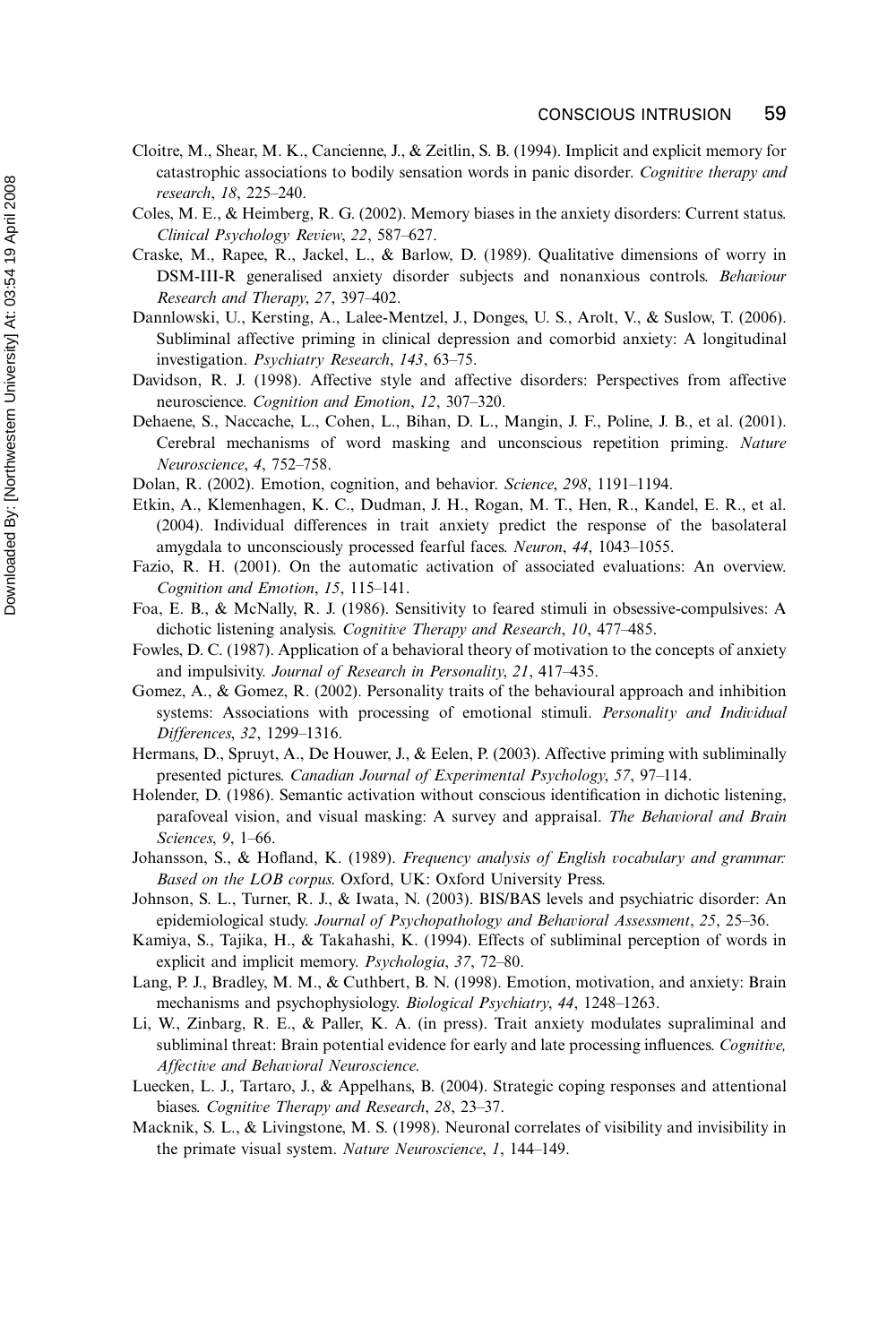- MacLeod, C., & Hagan, R. (1992). Individual differences in the selective processing of threatening information, and emotional responses to a stressful life event. Behaviour Research and Therapy,  $30, 151-161$ .
- MacLcod, C., & Mathews, A. (1988). Anxiety and the allocation of anxiety to threat. Quarterly Journal of Experimental Psychology,  $40A$ , 653-670.
- Marcel, A. J. (1983). Conscious and unconscious perception: Experiments on visual masking and word recognition. Cognitive Psychology, 15, 197-237.
- Mathews, A., & Mackintosh, B. (1998). A cognitive model of selective processing in anxiety. Cognitive Therapy and Research, 22, 539-560.
- Mathews, A., & MacLeod, C. (1986). Processing of threat cues without awareness in anxiety states. Journal of Abnormal Psychology, 95, 131-138.
- Mathews, A., & MacLeod, C. (1994). Cognitive approaches to emotion and emotional disorders. Annual Review of Psychology, 45, 25–50.
- Mathews, A., & MacLeod, C. (2005). Cognitive vulnerability to emotional disorders. Annual Review of Clinical Psychology, 1, 167-195.
- Mathews, A. M., Mogg, K., May, J., & Eysenck, M. (1989). Memory bias in anxiety. Journal of Abnormal Psychology, 98, 236-240.
- Mathews, A. M., Yiend, J., & Lawrence, A. D. (2004). Individual differences in the modulation of fear-related brain activation by attentional control. Journal of Cognitive Neuroscience, 16, 1683-1694.
- Mayer, B., & Merckelbach, H. (1999). Unconscious processes, subliminal stimulation, and anxiety. Clinical Psychological Review, 19, 571-590.
- McNally, R. J. (1995). Automaticity and the anxiety disorders. Behaviour Research and Therapy, 33, 747-754.
- Merikle, P. M., Smilek, D., & Eastwood, J. D. (2001). Perception without awareness: Perspectives from cognitive psychology. Cognition, 79, 115–134.
- Mogg, K., Bradley, B. P., Williams, R., & Mathews, A. (1993). Subliminal processing of emotional information in anxiety and depression. Journal of Abnormal Psychology, 102, 304-311.
- Morris, J. S., & Dolan, R. J. (2001). The amygdala and unconscious fear processing. In B. de Gelder, E. H. F. de Hann, & C. A. Heywood (Eds.), Out of mind. Oxford, UK: Oxford University Press.
- Nielson, S. L., & Sarason, I. G. (1981). Emotion, personality, and selective attention. Journal of Personality and Social Psychology, 41, 945-960.
- Rauch, S., Whalen, P. J., Shin, L. M., McInerney, S. C., Macklin, M. L., Lasko, N. B., et al. (2000). Exaggerated amygdala response to masked facial stimuli in posttraumatic stress disorder: A functional MRI study. Biological Psychiatry, 47, 769-776.
- Rolls, E. T. (2004). Consciousness absent and present: A neurophysiological exploration. Progress in Brain Research, 144, 95-106.
- Schacter, D. L. (1987). Implicit memory: History and current status. Journal of Experimental Psychology: Learning, Memory and Cognition, 13, 501-518.
- Spielberger, C. D. (1983). Manual for the State-Trait Anxiety Inventory (STAI). Palo Alto, CA: Consulting Psychologists Press.
- Stein, M. B., Goldin, P. R., Sareen, J., Zorrilla, L. T. E., & Brown, G. G. (2002). Increased amygdala activation to angry and contemptuous faces in generalized social phobia. Archives of General Psychiatry, 59, 1027-1034.
- Taylor, J. A. (1953). A personality scale of manifest anxiety. Journal of Abnormal and Social Psychology, 48, 285-290.
- Trandel, D. V., & McNally, R. J. (1987). Perception of threat cues in posttraumatic stress disorder: Semantic processing without awareness? Behaviour Research and Therapy, 25, 469-476.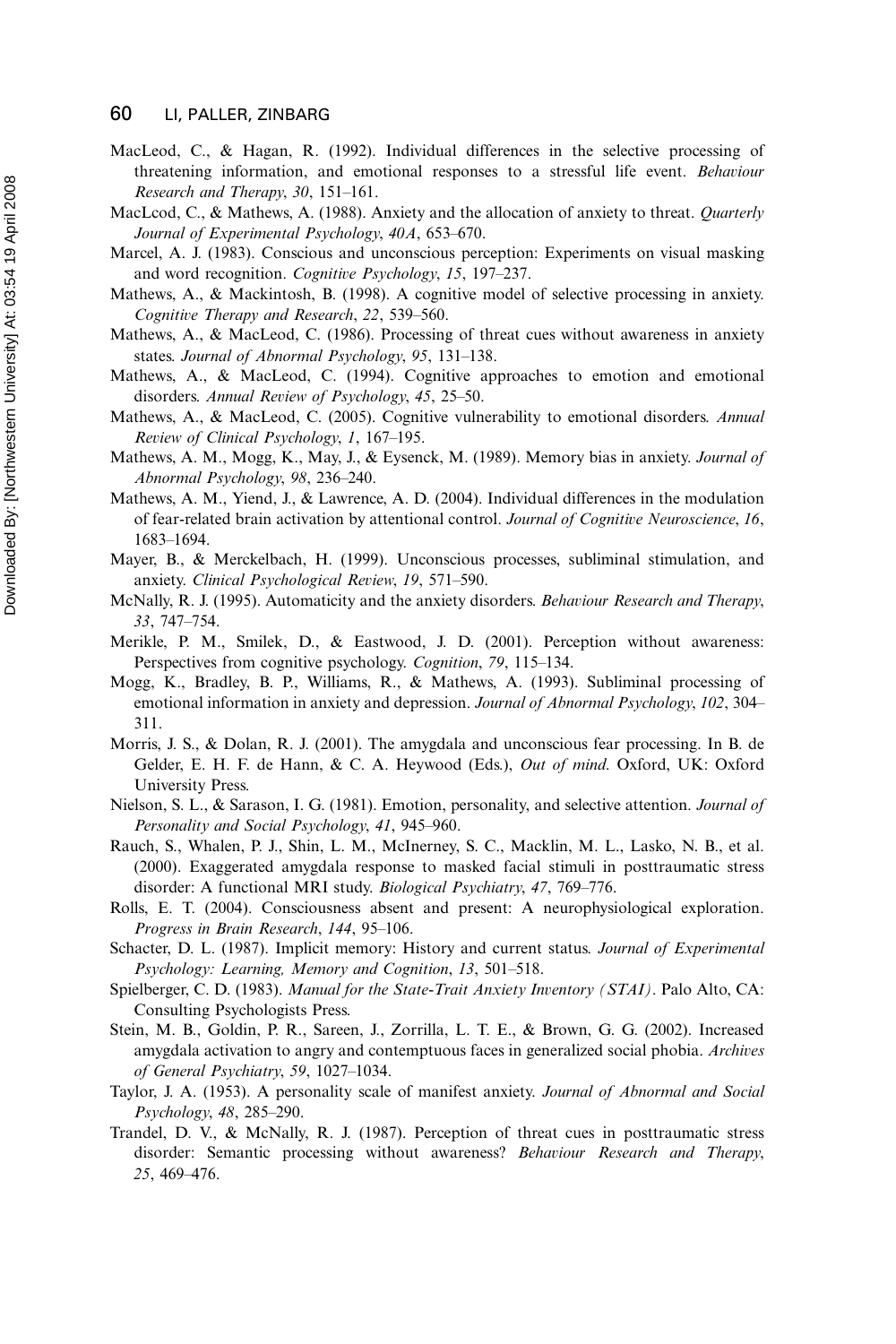- Wegner, D. M. (1994). Pink elephant tramples white bear: The evasion of suppression. Psycoloquy, 5(40).
- Whalen, P. J., Bush, G., McNally, R. J., Wilhelm, S., McInerney, S. C., Jenike, M. A., et al. (1998). The emotional counting Stroop paradigm: A functional magnetic resonance imaging probe of the anterior cingulate affective division. Biological Psychiatry, 44, 1219–1228.
- Wikström, J., Lundh, L.-G., & Westerlund, J. (2003). Stroop effects for masked threat words: Pre-attentive bias or selective awareness? Cognition and Emotion, 17, 827-842.
- Williams, J. M. G., Watts, F. N., MacLeod, C., & Mathews, A. (1997). Cognitive psychology and emotional disorders (2nd ed.). New York: Wiley.
- Zinbarg, R. E., & Mohlman, J. (1998). Individual differences in the acquisition of affectively valenced associations. Journal of Personality and Social Psychology, 74, 1024-1040.